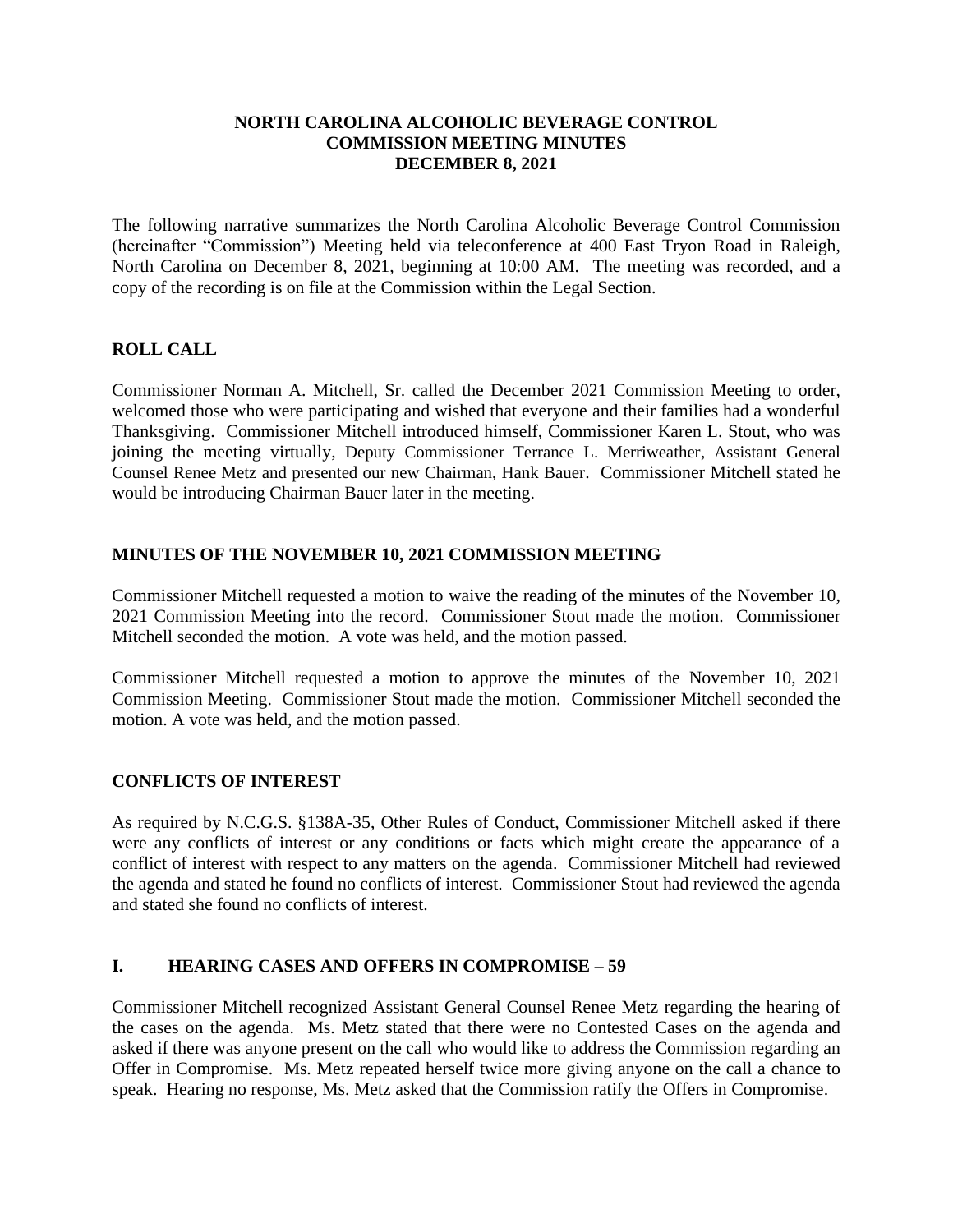Commissioner Stout made a motion to approve and ratify the Offers in Compromise. Commissioner Mitchell seconded the motion. A vote was held, and the motion passed.

## **II. EXEMPTION REQUEST PURSUANT TO N.C.G.S. §18B-1116(B) – CROWN IMPORTS, LLC; HORNETS BASKETBALL, LLC AND CHARLOTTE ARENA OPERATIONS, LLC**

Commissioner Mitchell recognized Ms. Metz regarding the Exemption Request. Ms. Metz explained that this is a request for an extension on a previously granted exemption.

Ms. Metz asked if Attorney Roger Clayton, attending virtually, would like to make a statement on behalf of his clients. Mr. Clayton reiterated that this is a request for an extension of the exemption granted to his clients in February of 2021. Mr. Clayton stated that his clients would like to extend the agreement through the 2023-2024 NBA season.

Ms. Metz stated that since this request is only an extension of the dates of the previously approved exemption, staff recommended approval of the exemption request.

Commissioner Stout made a motion to accept staff's recommendation. Commissioner Mitchell seconded the motion. A vote was held, and the motion passed.

## **III. EXEMPTION REQUEST PURSUANT TO N.C.G.S. §18B-1116(B) – OLD ARMOR BEER COMPANY, INC. AND TIPSY HARE CIDERWORKS, INC.**

Commissioner Mitchell again recognized Ms. Metz. Ms. Metz asked if Attorney Christian Staples was available to speak on behalf of his clients. Hearing no response, Ms. Metz explained the details of the exemption request.

Commission Assistant Counsel Bob Nauseef interjected stating that he had been in contact with Mr. Staples and there was a need for revisions to the exemption. Ms. Metz requested a motion to remove the exemption request from the agenda and continue it to the January 2022 Commission meeting.

Commissioner Stout made a motion to move the exemption request to the January 2022 meeting. Commissioner Mitchell seconded the motion. A vote was held, and the motion passed.

## **IV. APPROVAL OF FUTURE COMMISSION MEETING DATES**

Ms. Metz requested the Commission consider dates for future Commission Meetings. Ms. Metz proposed March 16, 2022, April 13, 2022 and May 11, 2022 for the Commission's consideration.

Commissioner Stout made a motion to accept the dates for the Commission Meetings. Commissioner Mitchell seconded the motion. A vote was held, and the motion passed.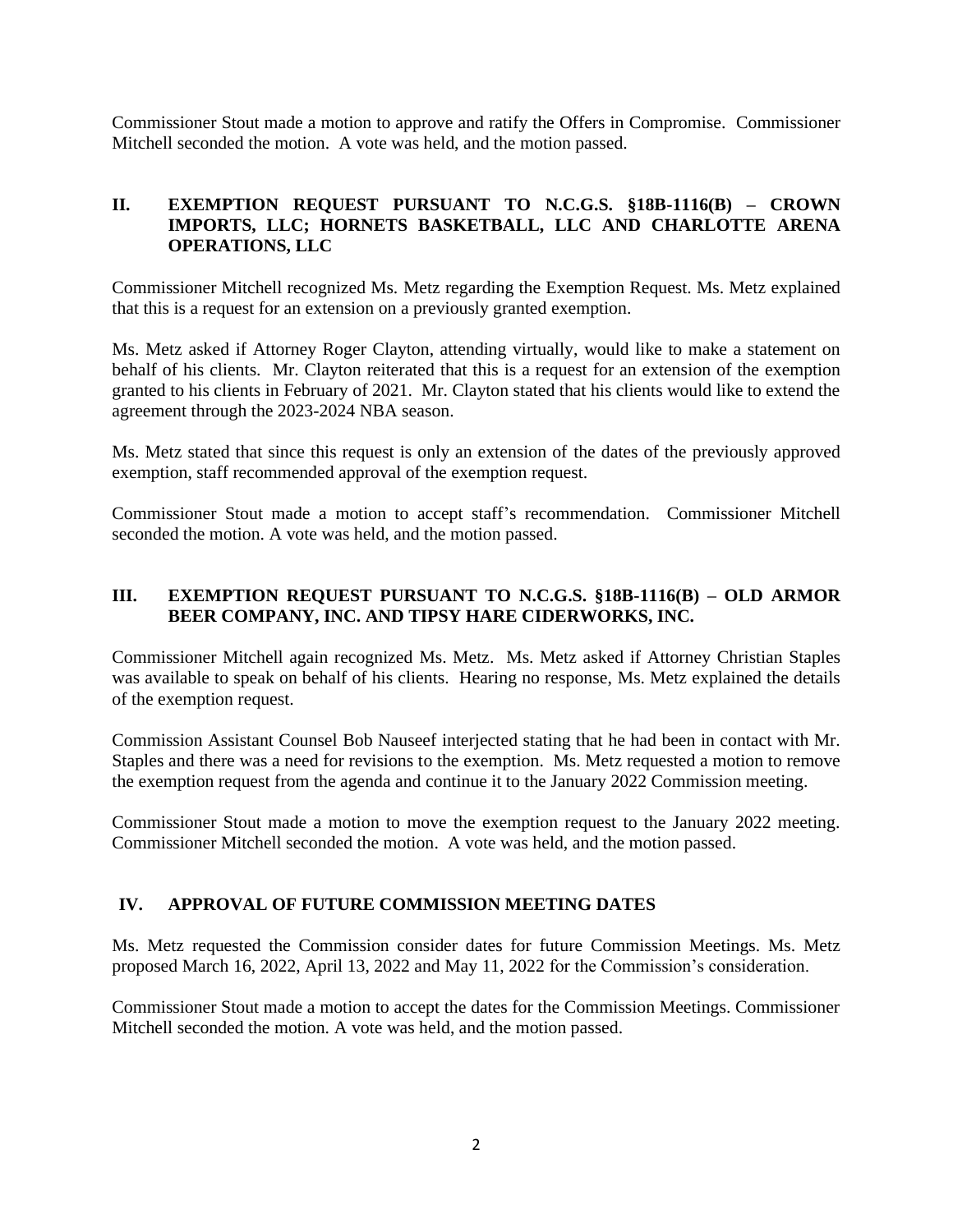## **V. CONSIDERATION OF PROPOSAL OF PERMANENT EXPAND ALLOWABLE GROWLER SIZE RULE – 14B NCAC 15C .0307**

Commissioner Mitchell stated the next matter before the Commission was consideration of the proposal of the permanent Expand Allowable Growler Size rules. Commissioner Mitchell recognized Walker Reagan, Rules Coordinator, to provide an overview of the proposed rules. Mr. Reagan previously provided drafts of the proposed rules to the Commission.

Mr. Reagan welcomed Chairman Bauer and explained that earlier this year the General Assembly enacted Section 7 of Session Law 2021, Chapter 150 as part of House Bill 890. This legislation directed the ABC Commission amend its rule regulating growler size, 14B NCAC 15C .0307(a), to increase the allowable growler size that a retail permittee can offer for malt beverages or unfortified wine from no larger than two liters to no larger than four liters. Mr. Reagan further explained that this law went into effect on September 10, 2021 and that the session law would remain in effect until the new rule is adopted affecting this change by the ABC Commission.

Mr. Reagan stated staff recommends that the Commission first propose the Expand Allowable Growler Size rule as was presented today which simply makes the change from two liters to four liters, direct this proposed rule to be filed with the Office of Administrative Hearings for publication in the North Carolina Register, direct copies of the proposed permanent rule to be sent to persons on the ABC Rulemaking emailing list, post the rule on the ABC Commission's website and schedule a public hearing on the proposed rule to be held at the Commission's meeting on February 9, 2022. Mr. Reagan further recommended that the Commission set a public comment period on the proposed rule to be open until March 4, 2022 and that staff be authorized to make any non-substantive changes in the proposed rule as needed including spelling, punctuation or grammar.

Mr. Reagan stated that he would be glad to answer any questions. The Commissioners stated they had none. Commissioner Stout made a motion to propose the permanent Expand Allowable Growler Size rule as presented. Commissioner Mitchell seconded the motion. A vote was held, and the motion passed.

# **VI. SIX MONTH UPDATE TO THE MEMORANDUM OF UNDERSTANDING FOR THE RECEIPT, STORAGE, AND TRANSPORT OF ALCOHOLIC BEVERAGES AT THE RDU AIRPORT**

Commissioner Mitchell recognized Assistant General Counsel Renee Metz. Before Ms. Metz introduced Jennifer Morgan, counsel for the Raleigh Durham International Airport Authority (hereinafter "RDU"), she summarized that one of RDU's concessionaires vacated their contract on short notice and left RDU with no options for the receipt, storage and transport of alcoholic beverages. At a special meeting on June 30, 2021, the Commission entered into a Memorandum of Understanding (hereinafter "MOU") with RDU, including a six-month review, so that the General Assembly would have time to take action. Ms. Metz stated that the General Assembly's legislation did not take effect until tomorrow and yielded the floor to Jennifer Morgan.

Ms. Morgan welcomed Chairman Bauer and introduced herself as an attorney with Williams Mullen located in Raleigh, NC. She stated that she represents Newrest RDU LLC (hereinafter "Newrest"), which is the offsite provider of food and beverage operations to RDU. Ms. Morgan stated that there were representatives from RDU and from Newrest on the line if the Commission had any questions.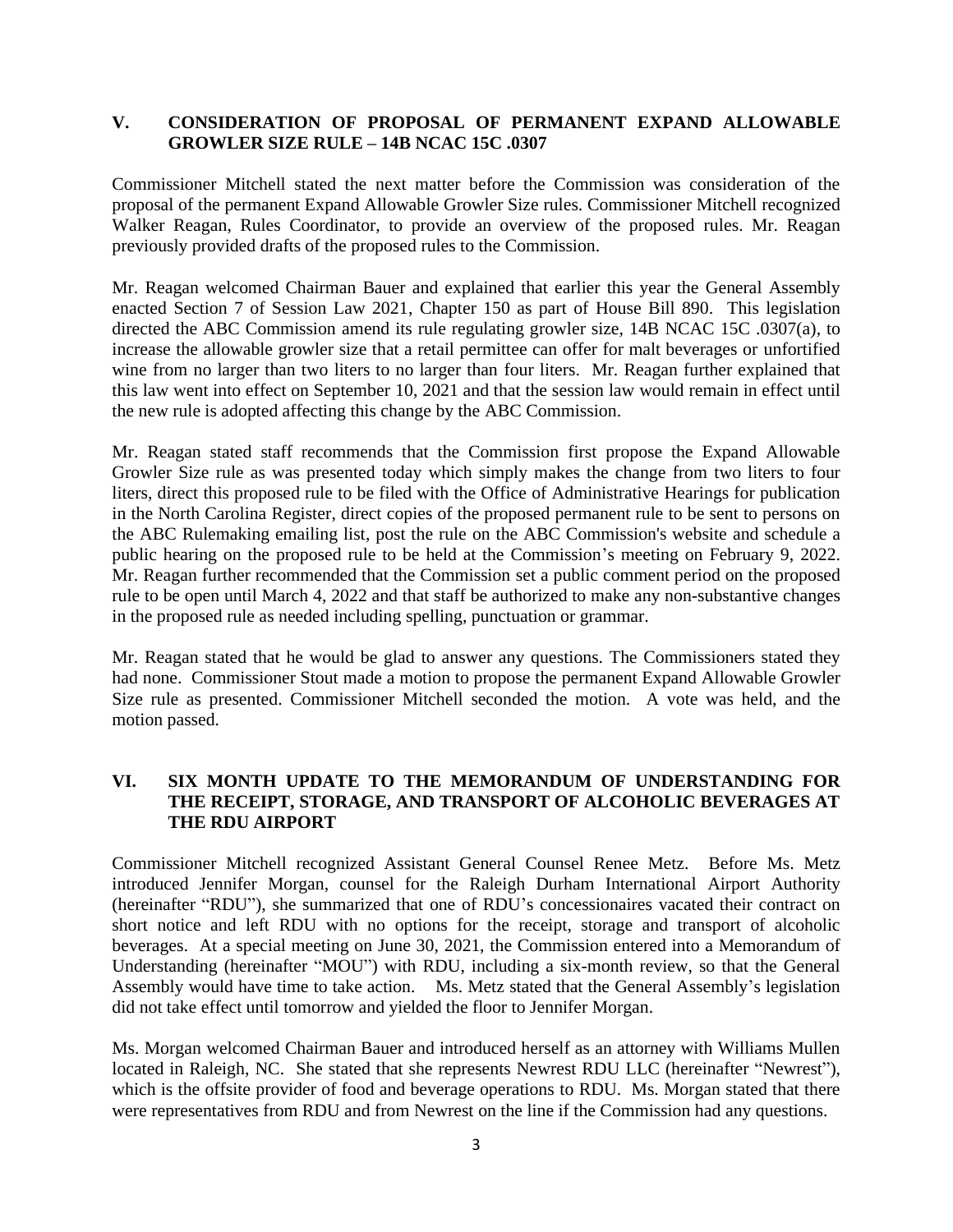Ms. Morgan stated her objective to give a six-month update on the MOU and to request a six-month extension since the General Assembly's legislation had not yet become effective. She summarized RDU's need for the MOU and was happy to report that operations were going well under the MOU. All the retailers which signed onto the MOU were participating and there were no complaints from Alcohol Law Enforcement or other law enforcement to her knowledge.

Jennifer Morgan continued that the parties had sought a legislative solution to create an Airport Central Storage permit, which the General Assembly had enacted as a part of House Bill 890 during the 2021 session. Since that law does not become effective until December 9, 2021, Ms. Morgan requested the Commission make a motion to extend the MOU for six months allowing time for the law to become effective and Newrest time to apply for the new Airport Central Storage permit.

Commissioner Stout made a motion to extend the MOU for six months. Commissioner Mitchell seconded the motion. A vote was held, and the motion passed.

## **VII. OTHER BUSINESS**

Commissioner Mitchell asked Ms. Metz and Mr. Merriweather if there was any additional business. They expressed there was no additional business.

Commissioner Mitchell made a point of personal privilege to thank staff for the tremendous support that he received over the last month. He stated their professionalism has kept the Commission moving forward and on a steady course. He wished everyone and their families a Merry Christmas and a Happy New Year.

Commissioner Mitchell announced that on December 6, 2021 Governor Roy Cooper appointed Hank Bauer as the next Chairman of the ABC Commission. He quoted Governor Cooper's press release stating, "Hank Bauer has over thirty years of valuable experience in the industry. He will be an asset to the ABC Commission, and I am grateful for his willingness to serve." Commissioner Mitchell introduced Hank Bauer as the new Chairman of the North Carolina ABC Commission and congratulated him.

Chairman Bauer introduced himself and stated that he currently resides in Charlotte, NC but intends on moving to Raleigh to work full-time with the Commission. He stated he was very excited about the opportunity and has had a chance to meet with the staff over the previous week. He stated that they were a great team and he was looking forward to working with them and supporting them however he could.

Chairman Bauer briefly went over his background stating that he has been in the business for 31 years on the private side. He stated that he was a distributor for Gallo for 7 years, worked for Boston Beer Company and spent the last 20 years with Empire Distributors who covers the state of North Carolina distributing beer and wine. He added that Governor Cooper was excited for the opportunity for him to bring his knowledge of the industry to the Commission. Chairman Bauer stated that he was looking forward to meeting everyone and working with them in the future.